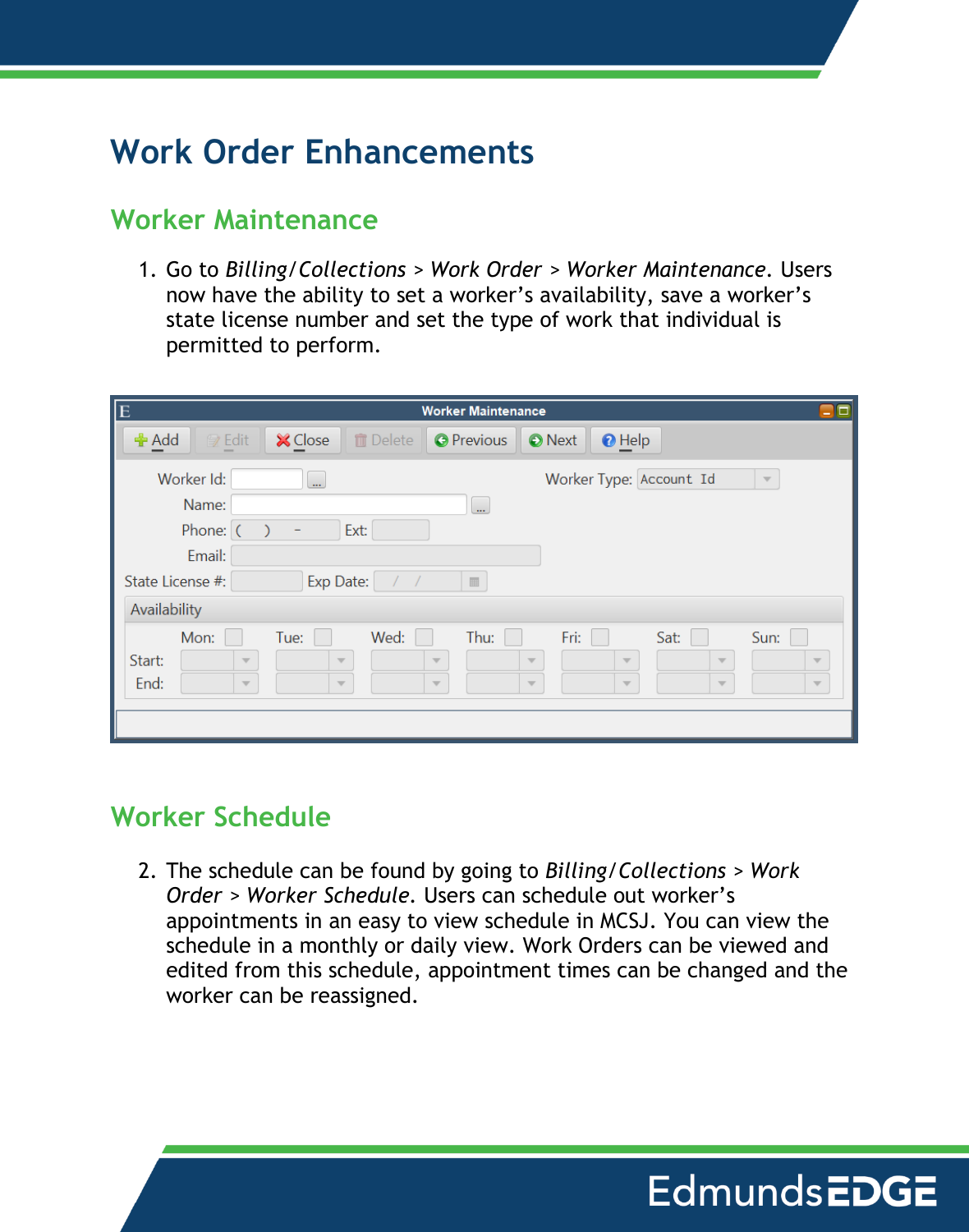|                  |                              |                   | <b>Worker Schedule</b> |                   |                   |                |  |  |  |  |  |  |
|------------------|------------------------------|-------------------|------------------------|-------------------|-------------------|----------------|--|--|--|--|--|--|
| <b>X</b> Close   | O Previous   O Next   O Help |                   |                        |                   |                   |                |  |  |  |  |  |  |
| <b>July 2018</b> |                              |                   |                        |                   |                   |                |  |  |  |  |  |  |
| Sunday           | Monday                       | Tuesday           | Wednesday              | Thursday          | Friday            | Saturday       |  |  |  |  |  |  |
|                  | $\overline{2}$               | 3                 | $\overline{4}$         | 5 <sub>1</sub>    | 6 <sup>1</sup>    | $\overline{7}$ |  |  |  |  |  |  |
| $SU - 6$ Appt(s) | $SU - 11$ Appt(s)            | $SU - 12$ Appt(s) |                        | $SU - 45$ Appt(s) | $SU - 8$ Appt(s)  |                |  |  |  |  |  |  |
|                  |                              |                   |                        |                   |                   |                |  |  |  |  |  |  |
|                  |                              |                   |                        |                   |                   |                |  |  |  |  |  |  |
|                  | 9                            | 10 <sub>1</sub>   | 11                     | 12 <sub>2</sub>   | 13                | 14             |  |  |  |  |  |  |
|                  | SU - 7 Appt(s)               | $SU - 5$ Appt(s)  | SU - 7 Appt(s)         | SU - 4 Appt(s)    | SU - 7 Appt(s)    |                |  |  |  |  |  |  |
|                  |                              |                   |                        |                   |                   |                |  |  |  |  |  |  |
|                  |                              |                   |                        |                   |                   |                |  |  |  |  |  |  |
| 15               | 16                           | 17                | 18                     | 19 <sup>°</sup>   | 20                | 21             |  |  |  |  |  |  |
| $SU - 1$ Appt(s) | $SU - 11$ Appt(s)            | $SU - 7$ Appt(s)  | $SU - 9$ Appt(s)       | $SU - 2$ Appt(s)  | $SU - 8$ Appt(s)  |                |  |  |  |  |  |  |
|                  |                              |                   |                        |                   |                   |                |  |  |  |  |  |  |
|                  |                              |                   |                        |                   |                   |                |  |  |  |  |  |  |
|                  | 23                           | 24                | 25                     | 26 <sup>°</sup>   | 27                | 28             |  |  |  |  |  |  |
|                  | $SU - 11$ Appt(s)            | $SU - 6$ Appt(s)  | $SU - 7$ Appt(s)       | SU - 7 Appt(s)    | $SU - 13$ Appt(s) |                |  |  |  |  |  |  |
|                  |                              |                   |                        |                   |                   |                |  |  |  |  |  |  |
|                  |                              |                   |                        |                   |                   |                |  |  |  |  |  |  |
|                  | 30 <sup>°</sup>              | 31                |                        | $\mathcal{P}$     | 3                 | $\overline{4}$ |  |  |  |  |  |  |
|                  | $SU - 41$ Appt(s)            | $SU - 5$ Appt(s)  |                        |                   |                   |                |  |  |  |  |  |  |
|                  |                              |                   |                        |                   |                   |                |  |  |  |  |  |  |
|                  |                              |                   |                        |                   |                   |                |  |  |  |  |  |  |

### **Notifications**

3. Workers can receive notifications using the mobile app when work orders are assigned to them and reminders when and reminders when appointments are coming up. They can also edit work orders, add reads, enter notes and mark the work order as completed.

## **Work Orders**

- 4. Location work orders can be assigned to a property or service location that is not attached to a utility account. The location type work orders also give you the option of marking a latitude and longitude to identify a specific location in an area.
- 5. Fleet Id work orders can be assigned to have work done on vehicles and equipment in you fleet. These can be set to recurring work orders in the event you need to have work performed based upon miles or hours used.
- 6. Customer Id work orders can be assigned to a Miscellaneous Account Receivable Customer to assign work.
- 7. Internal Location allow work orders to be assigned to a location within a municipality for work to be performed on a municipal building and has the ability to indicate the location, floor and room of that building.

# **EdmundsEDGE**